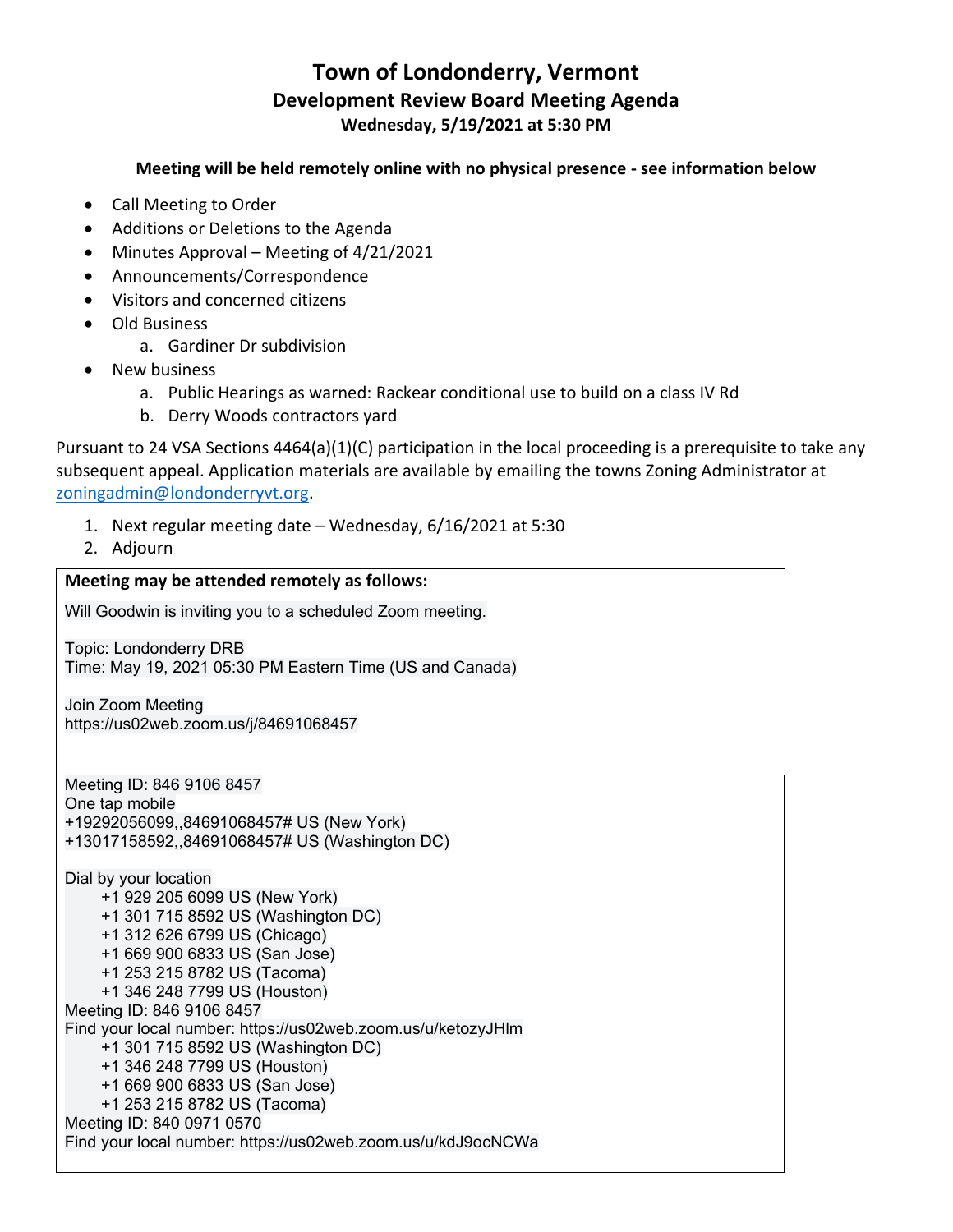## **Town of Londonderry, Vermont Development Review Board (DRB) 100 Old School Street, South Londonderry, VT 05155 MEETING MINUTES May 19,2021 Meeting held online using zoom software**

*Note: This meeting was held remotely online with no physical presence – all attendees participated by video or phone, per the instructions provided in the public hearing notice and in the agenda posted in advance of this meeting, as indicated within these meeting minutes.*

DRB members present: Esther Fishman: chair, Terry Hill, Bob Maisey, Paul Abraham.

DRB members absent: Chris LaSelle, Denis Pinkernell (problem with zoom software)

Others in attendance: Ben Benedict applicant, Andrew and Karen Rackear landowners, Chris Ponessi: engineer for Hunter Kaltsas, Will Goodwin Zoning Administrator.

Meeting called to order at 5:39 P.M.

Chair Esther Fishman:

- Explained rules for public meetings under covid pandemic rules.
- Introduced board members, the Zoning Administrator and members of the public,
- Asked if anyone had changes to the agenda, suggested putting new business before old business,
- Asked for approval of the minutes of the 4/21/21 meeting.

Motion was made by Paul Abraham to accept the minutes; Motion was seconded by Terry Hill and passed unanimously.

#### **Benedict/ Rackear Hearing**

At 5:46 the board began the hearing for the Benedict/ Rackear application for conditional use to build a single-family home on a class 4 road.

Mr. Rackear explained how he purchased a recently subdivided lot on a class IV Road in 2007. He went over the criteria for access subject to development review approval in section 402(a) paragraph III, and said that his single family home would not harm public safety, cause an increase in traffic, and that the 170 feet of class IV road he would be using was not unsafe.

Chair Fishman and Will Goodwin asked if the applicants understood that the maintenance of Hobart Rd was not done by the Town of Londonderry, but instead was done by the homeowners on the road. The Rackears said they understood, and that they were willing to reach an agreement with other homeowners on sharing the cost of road maintenance.,

Paul Abraham asked if the lot could possibly have enough frontage on Hell's Peak Rd. which is a class 3 Rd. The applicants said their survey said they didn't have enough frontage, and they weren't contesting that it did.

There was discussion of the road having to be upgraded if a fourth house were added in Londonderry, pursuant to Section 402(a) paragraph one. The board discussed how to communicate proactively that this was a requirement. The board also clarified that if the road was required to be upgraded to town standards, it would not mean that the town would take over the maintenance of the road.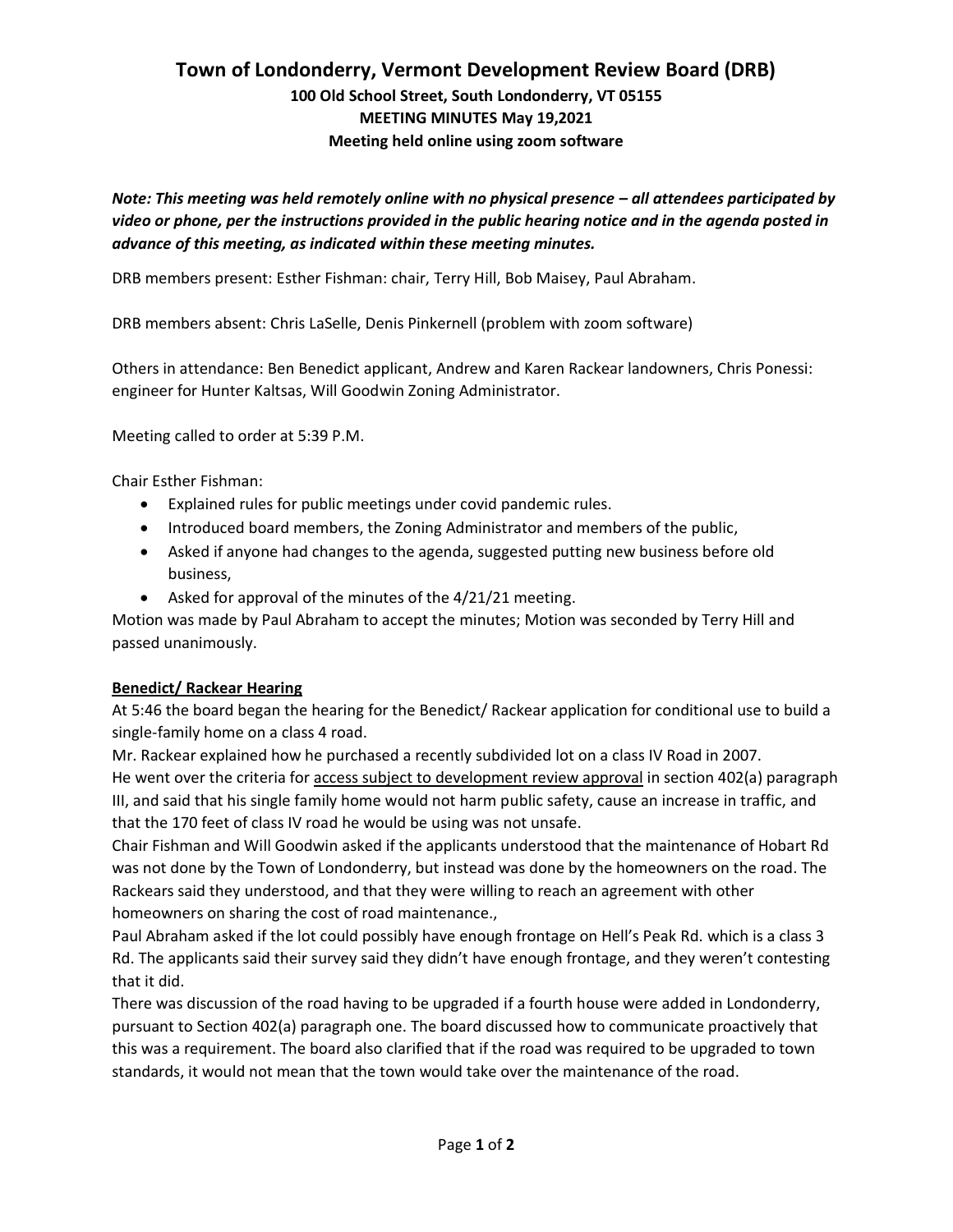## **Town of Londonderry, Vermont Development Review Board (DRB)**

**100 Old School Street, South Londonderry, VT 05155 MEETING MINUTES May 19,2021 Meeting held online using zoom software**

### **Hunter Kaltsas' Contractors Yard on Derry Woods Rd.**

The board discussed whether the current activity on Hunter Kaltsas' contractor's yard was grandfathered, and the discussed fact that Mr Kaltsas' had plans to submit a site plan for the yard in the next few years.

This discussion came about because Mr Kaltsas had planned to add a food scrap composting operation to the site. He had come before the select board, and people had spoken against it, and against the stockpiling of garden mulch at the property.

Mr Ponessi said that he advised Mr.Kaltsas against composting, because it would cause permitting problems.

He also asked for the Z.A. to determine whether adding an office trailer at the site would require a new site plan.

Chair Fishman said that the ZA should share pending bylaw changes with my Ponessi.

### **Gardiner Drive Subdivision**

Will Goodwin said that he is working with the town lawyer to determine whether the Gardiner Rd subdivision was fully approved, or whether any more hearings were required before lots could be sold.

#### **Rackear Deliberative Session**

Paul Abraham moved that the DRB go into deliberative session for the Rackear Hearing at 6:24, and Terry Hill seconded. The DRB found that the Rackear application met all the conditions for such approval in section 402 of the bylaws. At 6:34 Paul Abraham moved the DRB approve the Rackear application to build a single-family home on a class IV Rd.

#### **Next Meeting**

Esther Fishman asked if there were any concerns about the next meeting on 6/17/21. Paul Abraham raised the possibility of meeting in person. Discussion followed as to whether guests could be required to attend face to face meetings yet. Meeting was adjourned at 6:41.

Approved by the Development Review Board on the 16<sup>th</sup> day of June, 2021

\_\_\_\_\_\_\_\_\_\_\_\_\_\_\_\_\_\_\_\_\_\_\_\_\_\_\_\_\_\_\_\_\_\_\_\_\_\_\_\_\_\_\_\_\_\_\_\_\_\_\_

Esther Fishman Chair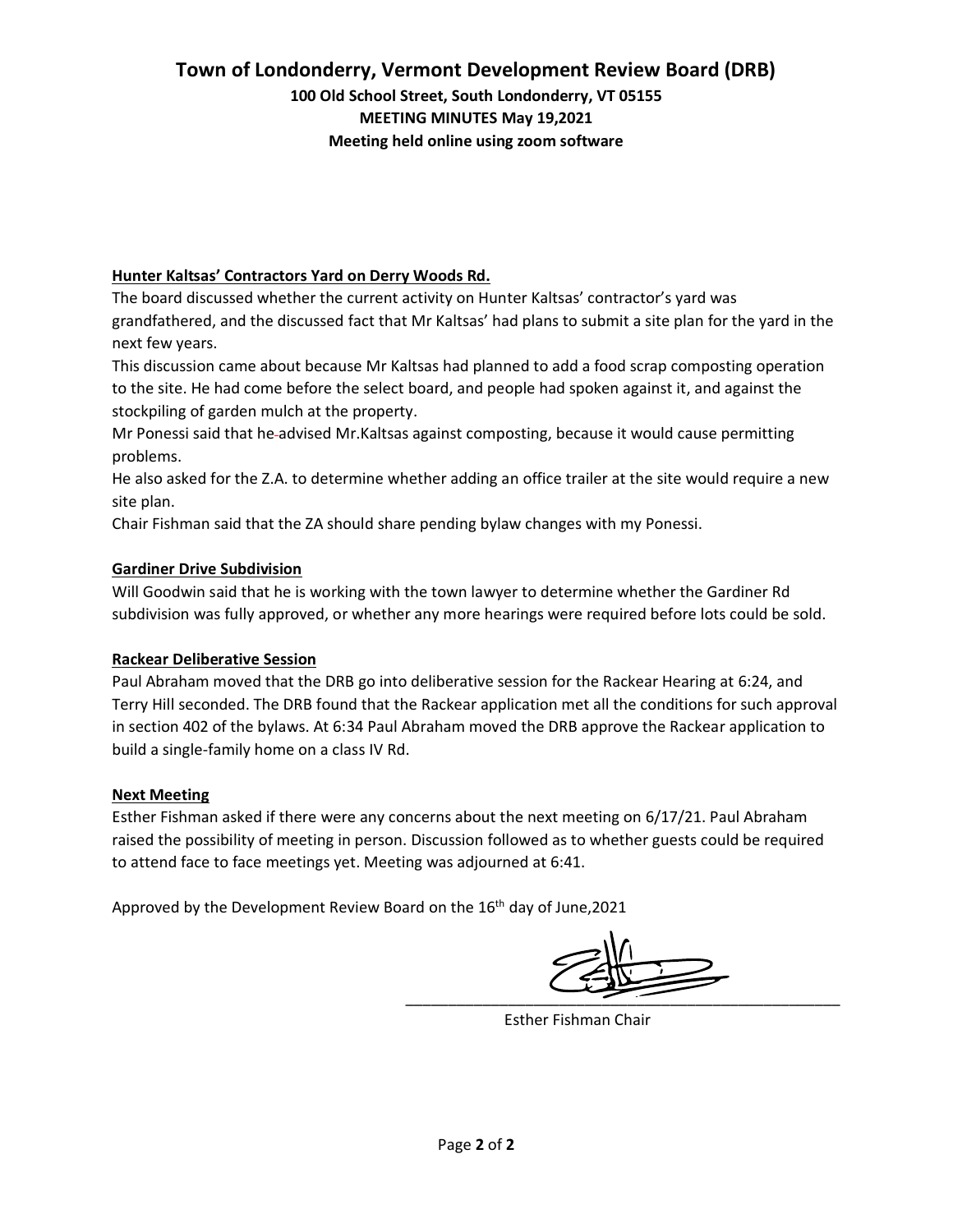## **TOWN OF LONDONDERRY VT.**

#### **DEVELOPMENT REVIEW BOARD**

**Application for a Conditional Use, Findings and Decision** Henry Benedict for Rackear Permit Application No. 2021-11

Single Family Home at T.B.D Hobart Rd Parcel I.D.#: 013017

#### **INTRODUCTION AND PROCEDURAL HISTORY**

This proceeding involves review of an application for conditional use submitted by Ben Benedict for Andrew and Karen Rackear under the Town of Londonderry Zoning Bylaw.

The application was received on 4/15/2021.

A copy of the application has been available at Londonderry Town Offices, or by contacting the Zoning Administrator.

On 4/28/21 notice of a public hearing was published in the Vermont Journal.

On 4/26/21 notice of a public hearing was posted at the following places:

- The municipal clerk's office.
- Hobart Rd, the-right-of-way most nearly adjacent to the property for which the application was made.
- The North and South Londonderry Post Offices

On 4/26/21 a copy of the notice of a public hearing was mailed to the applicant.

On 4/26/21 a copy of the notice of public hearing was mailed to the owners of properties adjoining the property subject to the application, see attached.

The application was considered by the Development Review Board at a public hearing on 5/19/21.

The Development Review Board reviewed the application under the Town of Londonderry Zoning Bylaw, as amended 2020 (the Zoning Bylaw).

Present at the hearing were the following members of the Development Review Board: Esther Fishman chair, Paul Abraham, Terry Hill, Bob Maisey.

Andrew and Karen Rackear, landowners, Ben Benedict, applicant and Will Goodwin Z.A. also attended the hearing also. Chris Ponessi attended to talk about an unrelated matter.

The following exhibits were submitted to the Development Review Board:

- Application
- Site plan
- Highway access permit from the select board

These exhibits have been available at: The Londonderry Town Offices, or by contacting the Z.A. **FINDINGS**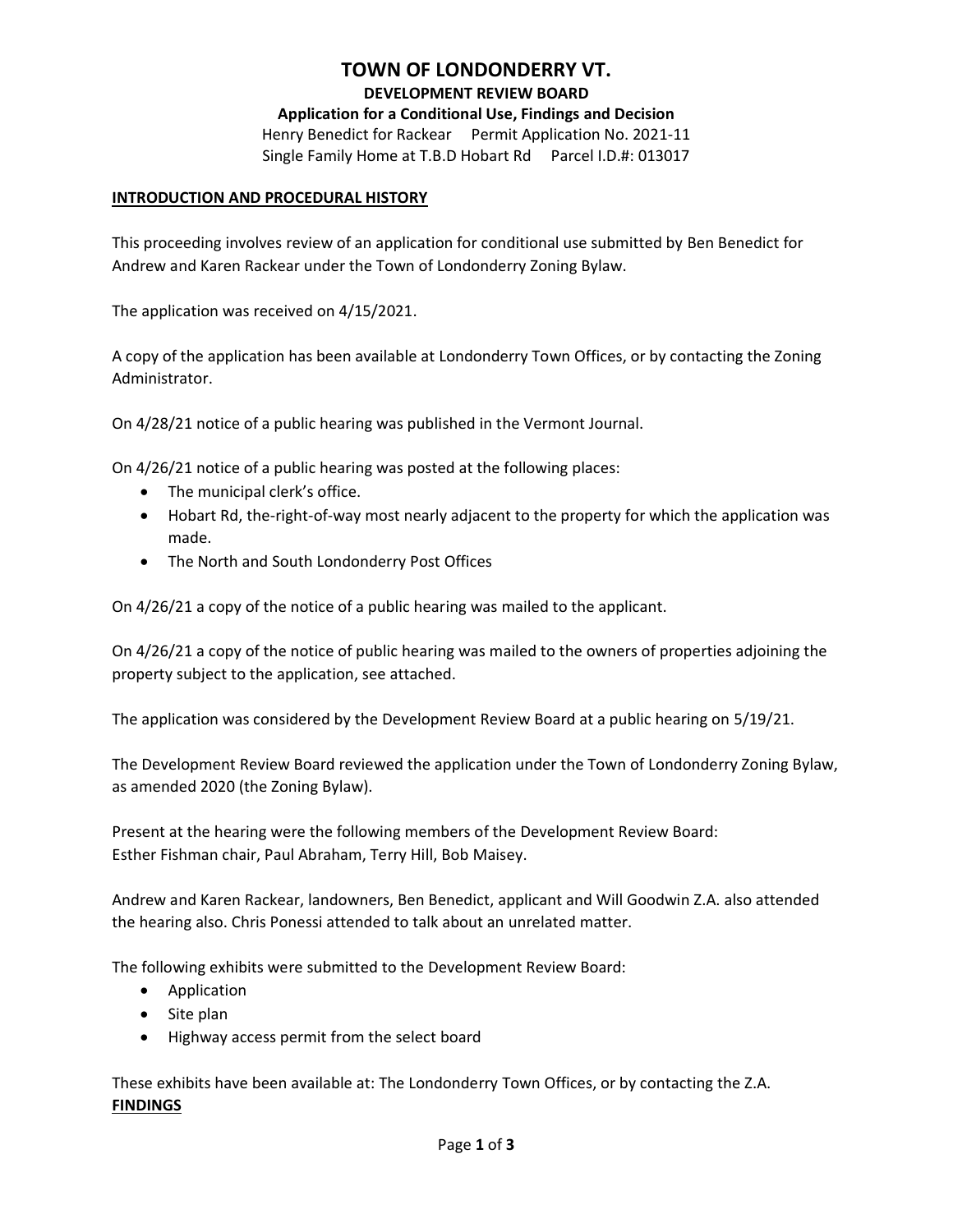## **TOWN OF LONDONDERRY VT.**

#### **DEVELOPMENT REVIEW BOARD**

**Application for a Conditional Use, Findings and Decision**

Henry Benedict for Rackear Permit Application No. 2021-11 Single Family Home at T.B.D Hobart Rd Parcel I.D.#: 013017

The application requires review under section 402 of the Town of Londonderry Zoning Bylaw which says that any land Development on a class IV road requires review and approval by the DRB.

Based on the application, testimony, exhibits, and other evidence, the Development Review Board makes the following findings:

The owners of record of parcel 013017.400 located at the southeastern corner of Hell's Peak and Hobart Rd are Andrew D. and Karen M. Rackear, according to a deed recorded in book 63-page 402 of the Londonderry Land Records.

The parcel is 15.5 acres

The property is located in the R3 District as described on the Town of Londonderry Zoning Map on record at the Town of Londonderry municipal office and section 200 of the Zoning Bylaw.

There are already two houses on Hobart road in Londonderry and one in Weston.

The applicants have a Highway Access Permit issued by the select board in 2007.

Class IV roads have a 50 foot right of way as required by Section 402(A).

The lot is well suited for a single-family home.

The construction of a single-family home as shown on the site plan meets all requirements for this district, will not cause undue additional traffic, or safety hazards.

The other homeowners on Hobart Rd. have an informal agreement for road maintenance, and the Rackears understand that they will be expected to contribute money for the maintenance of the part of the road that they will use.

The Rackears were informed that the addition of a fourth house on the Londonderry portion of Hobart Rd. in the future would require that the road be brought up to town standards pursuant to Section 402(a).

Nothing about approval of this permit shall be construed to indicate that the town is willing to take over the maintenance of the road.